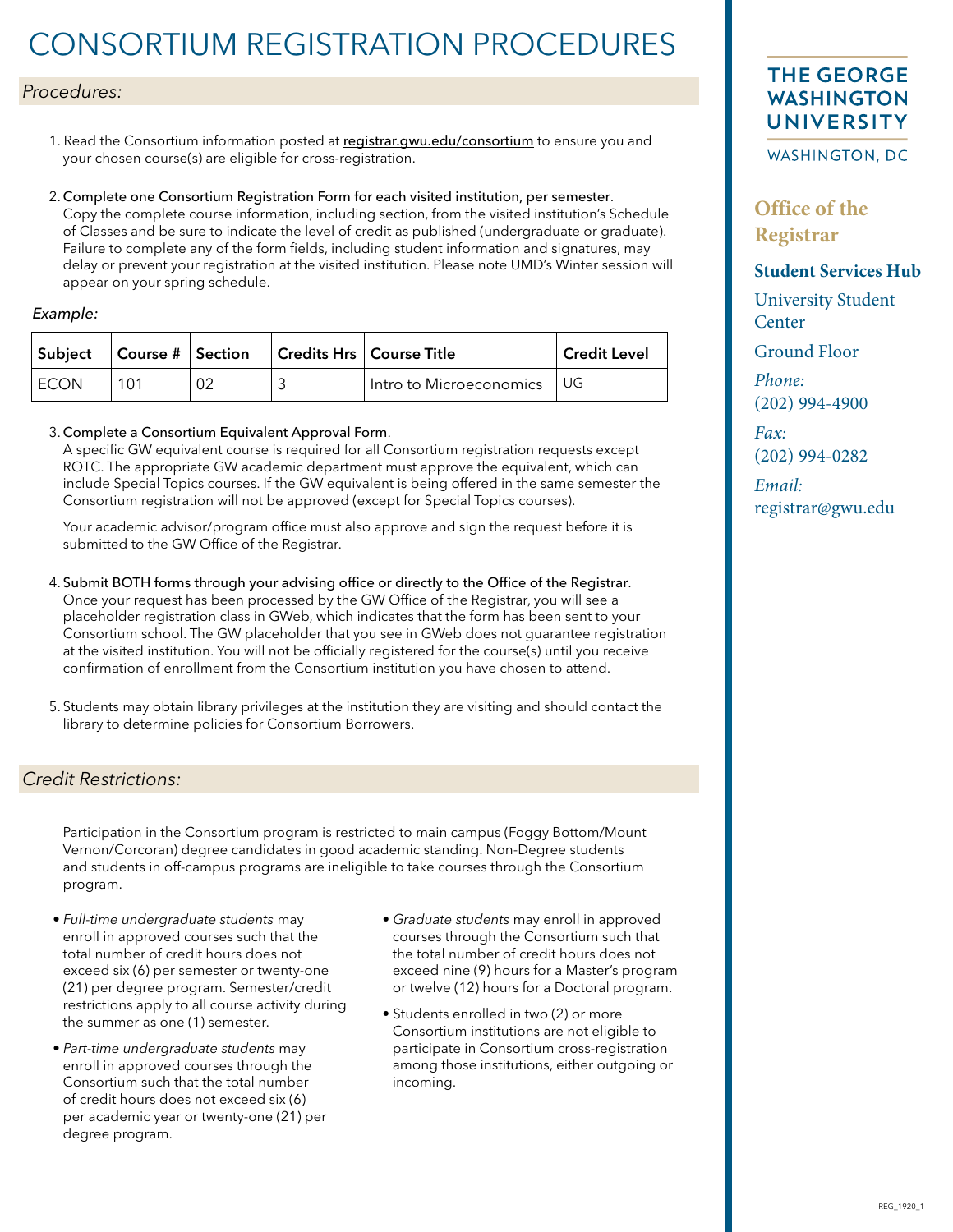# **Consortium Registration Form**



|                                                                    | for GW Students               |                                  |                       |                                                 |                                                                              |                             |                                                          |                      |                       |                                                   |                                                                               |
|--------------------------------------------------------------------|-------------------------------|----------------------------------|-----------------------|-------------------------------------------------|------------------------------------------------------------------------------|-----------------------------|----------------------------------------------------------|----------------------|-----------------------|---------------------------------------------------|-------------------------------------------------------------------------------|
|                                                                    | Today's date:                 |                                  |                       |                                                 | Semester/Year:                                                               |                             |                                                          |                      |                       | OYes                                              | DO YOU EXPECT TO GRADUATE<br>AT THE END OF THE TERM?<br>$\mathbb{O}N\text{o}$ |
| Oм                                                                 | OF                            |                                  |                       |                                                 |                                                                              |                             |                                                          |                      |                       |                                                   |                                                                               |
|                                                                    | Gender                        | Last Name                        |                       |                                                 |                                                                              | First Name                  |                                                          |                      |                       | Middle Initial                                    | <b>GWID Number</b>                                                            |
|                                                                    |                               |                                  |                       |                                                 |                                                                              |                             |                                                          |                      |                       |                                                   |                                                                               |
|                                                                    | Date of Birth                 |                                  |                       |                                                 | Daytime phone #                                                              |                             | Email address                                            |                      |                       |                                                   | Major                                                                         |
|                                                                    |                               | Special Services Required? O Yes | $\mathbb{O}N^{\rm o}$ |                                                 |                                                                              |                             |                                                          |                      |                       |                                                   |                                                                               |
|                                                                    | O                             | Undergraduate                    |                       |                                                 | $\bigcirc$ Freshman                                                          |                             | $\bigcirc$ Sophomore $\bigcirc$ Junior $\bigcirc$ Senior |                      |                       |                                                   |                                                                               |
| <b>LEVEL</b>                                                       | ◯                             | Graduate                         |                       |                                                 | $\bigcap$ Masters<br>$\bigcirc$ Doctorate                                    |                             |                                                          |                      |                       |                                                   |                                                                               |
|                                                                    | ◯                             | Law                              |                       |                                                 |                                                                              |                             |                                                          |                      |                       |                                                   |                                                                               |
|                                                                    |                               |                                  |                       |                                                 |                                                                              |                             |                                                          |                      |                       |                                                   |                                                                               |
|                                                                    |                               |                                  |                       |                                                 |                                                                              | <b>Home Institution:</b>    |                                                          |                      |                       |                                                   |                                                                               |
|                                                                    | American University           |                                  |                       |                                                 | Catholic University                                                          |                             |                                                          |                      |                       |                                                   | Gallaudet University                                                          |
|                                                                    |                               | George Mason University          |                       |                                                 | George Washington University                                                 |                             |                                                          |                      |                       |                                                   | Georgetown University<br>Montgomery College                                   |
| Howard University                                                  |                               |                                  |                       |                                                 | Marymount University<br>Northern VA Community College                        |                             |                                                          |                      |                       | National Defense University                       |                                                                               |
| Natl. Defense Intel. College                                       |                               |                                  |                       | <b>Trinity University</b>                       |                                                                              |                             |                                                          |                      |                       |                                                   |                                                                               |
| Prince George's Comm. College<br>UMD - College Park                |                               |                                  |                       | Uniformed Services Univ. of the Health Sciences |                                                                              |                             |                                                          | University of DC     |                       |                                                   |                                                                               |
|                                                                    |                               |                                  |                       |                                                 |                                                                              |                             |                                                          |                      |                       |                                                   |                                                                               |
|                                                                    | Dept. & Course #<br>"Session" | Section No.                      |                       | Course Title                                    |                                                                              |                             | Semester<br>Hours                                        | Level of Credit      |                       |                                                   | Course Start Date                                                             |
|                                                                    |                               |                                  |                       |                                                 |                                                                              |                             |                                                          | $\bigcirc$ Undergrad |                       |                                                   |                                                                               |
|                                                                    |                               |                                  |                       |                                                 |                                                                              |                             |                                                          | $\bigcirc$ Graduate  |                       |                                                   |                                                                               |
|                                                                    |                               |                                  |                       |                                                 |                                                                              |                             |                                                          | O Undergrad          |                       |                                                   |                                                                               |
|                                                                    |                               |                                  |                       |                                                 |                                                                              |                             |                                                          | <b>O</b> Graduate    |                       |                                                   |                                                                               |
|                                                                    |                               |                                  |                       |                                                 |                                                                              |                             |                                                          | O Undergrad          |                       |                                                   |                                                                               |
|                                                                    |                               |                                  |                       |                                                 |                                                                              |                             |                                                          | <b>O</b> Graduate    |                       |                                                   |                                                                               |
|                                                                    |                               |                                  |                       |                                                 |                                                                              |                             |                                                          |                      |                       |                                                   |                                                                               |
|                                                                    |                               |                                  |                       |                                                 |                                                                              | <b>Visited Institution:</b> |                                                          |                      |                       |                                                   |                                                                               |
| American University                                                |                               |                                  |                       | Catholic University                             |                                                                              |                             | $\Box$                                                   |                      | Gallaudet University  |                                                   |                                                                               |
| George Mason University<br>Howard University                       |                               |                                  | 〔 〕<br>$\bar{ }$ )    | George Washington University                    |                                                                              |                             | $\left(\begin{array}{c} 1 \end{array}\right)$            |                      | Georgetown University |                                                   |                                                                               |
|                                                                    |                               |                                  |                       | ◯                                               | Marymount University                                                         |                             |                                                          | О                    |                       | Montgomery College<br>National Defense University |                                                                               |
| С<br>Natl. Defense Intel. College<br>Prince George's Comm. College |                               |                                  |                       |                                                 | Northern VA Community College                                                |                             |                                                          | ∩                    |                       |                                                   |                                                                               |
|                                                                    |                               |                                  |                       | ◯                                               | <b>Trinity University</b><br>Uniformed Services Univ. of the Health Sciences |                             |                                                          |                      |                       | University of DC                                  |                                                                               |
|                                                                    |                               | UMD - College Park               |                       |                                                 |                                                                              |                             |                                                          |                      |                       |                                                   |                                                                               |

| <b>Required Signatures</b>        |      | <b>Administrative Approval:</b>                 |      |
|-----------------------------------|------|-------------------------------------------------|------|
|                                   |      |                                                 |      |
| Student (Signature)               | Date | Program/Advising Office (Signature)             | Date |
|                                   |      |                                                 |      |
|                                   |      | GW Students: This form must be submitted with a |      |
| Registrar/Coordinator (Signature) | Date | Consortium Equivalent Approval Form.            |      |

#### INTRUCTIONS FOR THE STUDENT

- 1. Complete all data items on this form, copying full course data exactly as it appears in the Visited Institution Schedule of Classes.
- 2. Check "Level of Credit" to indicate whether course credit is to be applied to an undergraduate or graduate level at the visited institution. 3. Complete GW's Consortium Equivalent Approval Form.
- 4. Obtain academic and administrative approvals as prescribed in the GW Consortium Registration Procedures Document.
- 5. Receive and retain a copy of this form with initialed consortium stamp for use to obtain an ID card for library purposes and to display to instructor at the first class meeting. *(Only required if requested upon arrival at the visited institution)*

#### INSTRUCTIONS FOR THE INSTRUCTOR AT THE VISITED INSTITUTION

- 1. Have student present Consortium Registration Form bearing initialed consortium stamp to verify authorization to enter specific class.
- 2. Enter student's name and home institution on your class roster. Student's name will appear on a class roster issued later by the Registrar's Office of your institution.